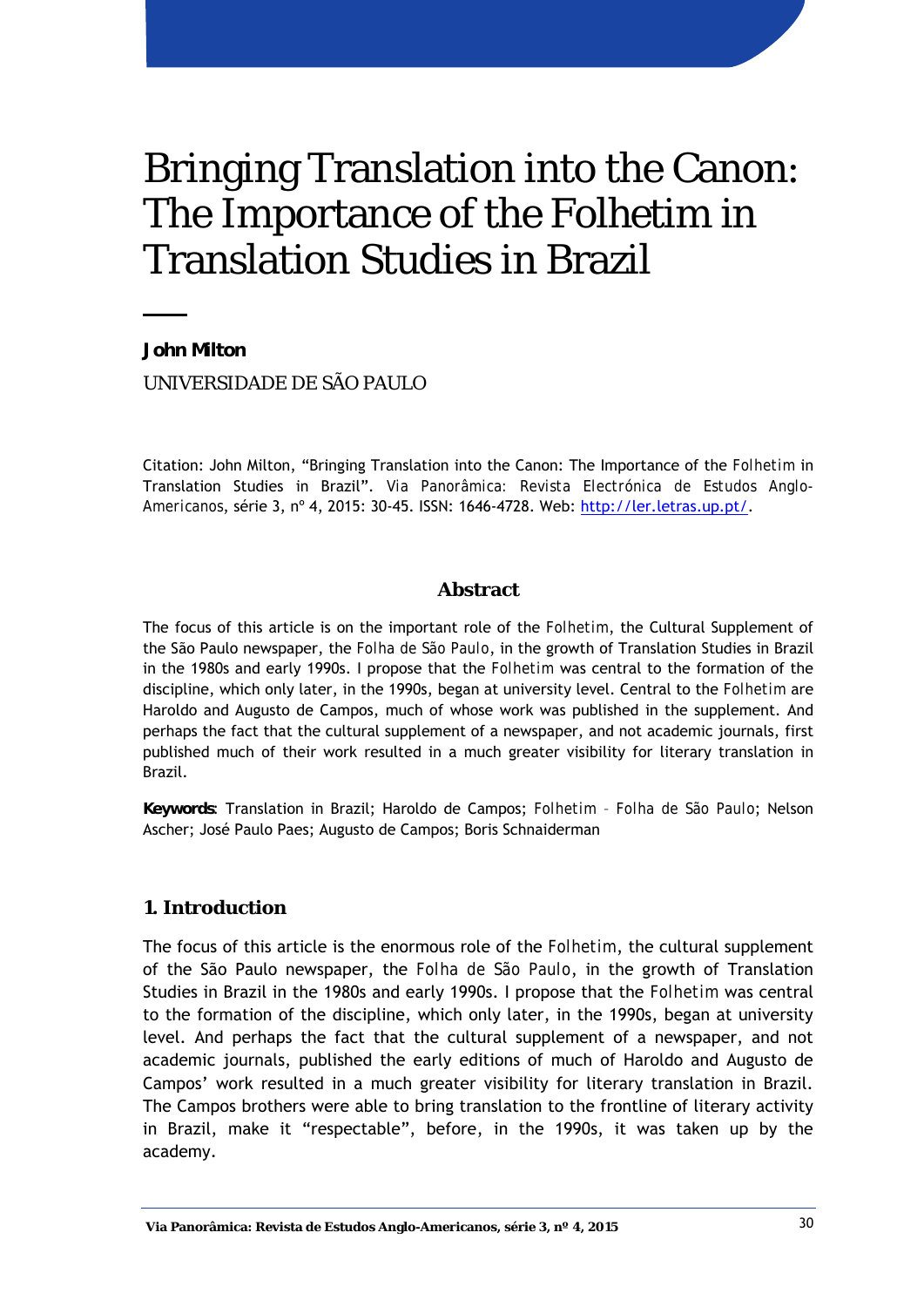I concentrate on what was published in the *Folhetim*, and large parts of the article list translations and articles on translation published by the *Folhetim*. In *Method in Translation History*, Anthony Pym stresses the importance of "what was translated when" and the explanations that need to be provided for these lists (Pym 38). I try to do this and beg for patience with the lists. It is an "archeological study", excavating a "building" in the construction of Translation Studies in Brazil in the 1980s. As I later explain, I find it a particularly important building, to continue the metaphor, one that may be considered the early headquarters of Translation Studies in Brazil.

# **2. The** *Folhetim*

The *Folhetim* was first published on 23 January 1977 with a selection of current affairs reports and was to be the first "alternative" cultural supplement of a major newspaper in Brazil, full of humour, irreverence, and a certain "marginality" (Roschel), under its first editor, Tarso de Castro, followed by Aldo Pereira, and Nelson Merlin, in 1978. In 1979, under editor Oswaldo Mendes, the *Folhetim* began to address social themes, and space was given to prominent academics.

However, in 1982, firstly under Mário Sergio Conti, and then Rodrigo Figueira Navas, followed by João Moura, Marília Pacheco and Nelson Ascher, the focus of the *Folhetim* now became more literary, though other arts such as cinema were covered, and an occasional issue would analyse other artistic figures and cultural manifestations such as samba (19 December 1982), Anton Webern (4 December 1983), Gustav Klimt (23 December 1984), and social and political themes such as Eurocommunism (6 March 1983), the centenary of Karl Marx (13 March 1983), John Maynard Keynes (5 June 1983), and Carlos Lamarca, the Brazilian army captain who deserted to become a leftwing guerrilla leader during the military dictatorship (10 July 1987). In this new approach, translations, particularly of poems, articles on literary translation, and theoretical essays played a major role.

The *Folhetim* was initially published on Sundays; then, from 14 November 1986, it was published on Fridays. In 1987 it commemorated its tenth anniversary with the publication of *Folhetim - Poemas Traduzidos* (Suzuki Jr.). From 23 July 1988 it was published on Saturdays, and its final issue was published on 25 March 1989.

# **3. The Main Actors**

# 3.1. Haroldo and Augusto de Campos

We can point to a number of figures, much of whose work was published in the *Folhetim*, who helped to define its literary approach. The central figure is Haroldo de Campos (1929-2003), who was especially active in the field of translation in the 1980s and 1990s, publishing translations of James Joyce, Goethe, Khlebhikov, Vladimir Mayakovski, Ecclesiastes, Homer, Stéphane Mallarmé, Ezra Pound, among others, and scholarly articles collected in *A Arte no Horizonte do Provável* [*Art on the Horizon of*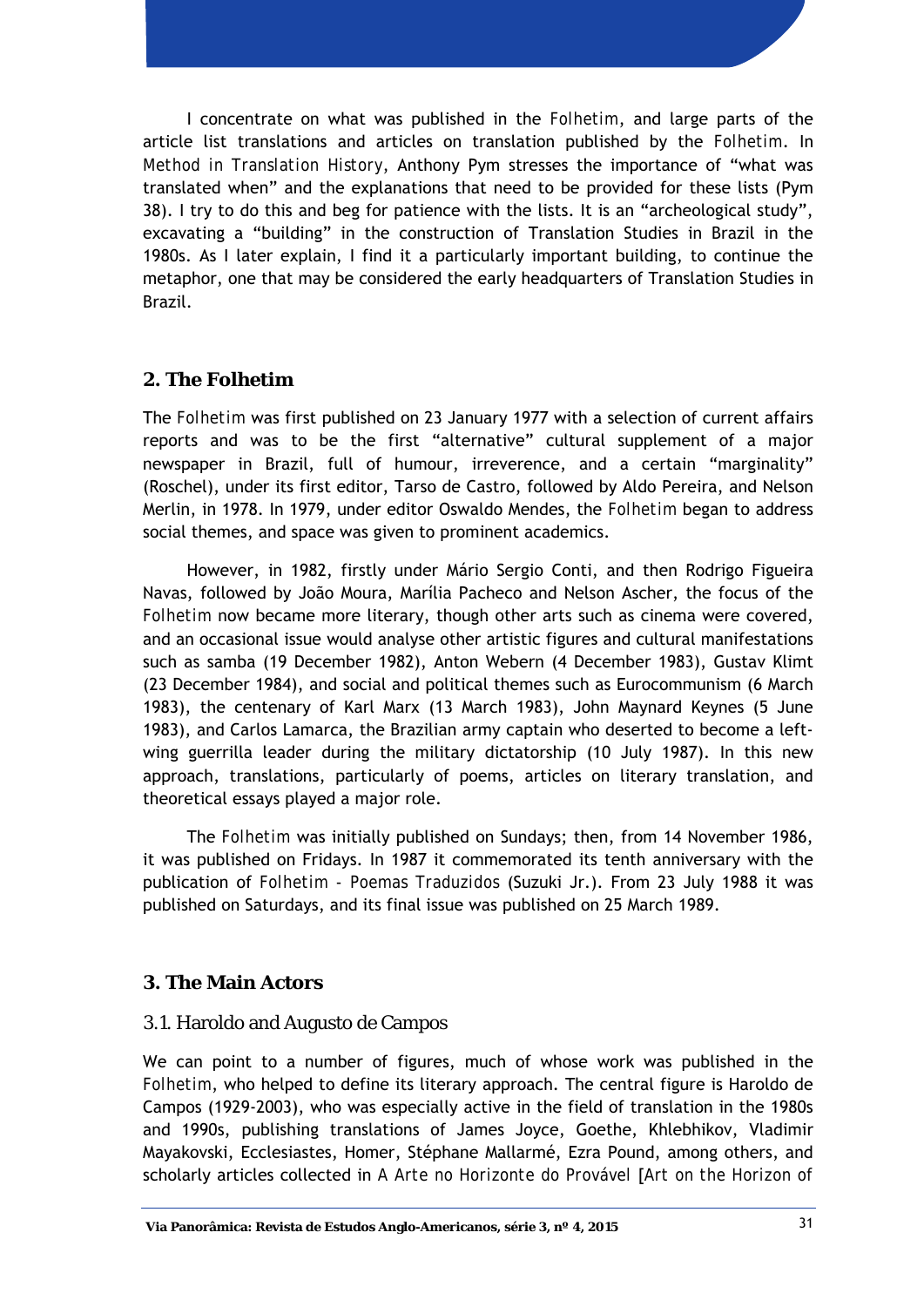*the Probable*] (1969), *A Operação do Texto* [*The Operation of the Text*] (1976), and *Metalinguagem e outras Metas* [*Metalanguage and Other Goals*] (1992) and elsewhere. It is interesting to note that the Haroldo was by profession a lawyer, and spent his career in a bureaucratic function at the Universidade de São Paulo (USP), but never actually taught there.

His younger brother, Augusto de Campos (1931- ), also a lawyer by profession, translated, amongst others, Mallarmé, Joyce, Pound, Mayakovski, Arnaut Daniel, John Donne, e. e. cummings, and is the author of *Verso, Reverso, Controverso* [*Verse, Reverse, and Controverse*] (1976) and *O Anticrítico* [*The Anticritic*] (1986).

Their theoretical work emphasizes the aural and visual aspects of translation. Haroldo is probably best-known for coining the term "transcreation", which he first used to designate the operation that refuses the dichotomy form/content and focuses on the poetic form of the text – its phonosemantic configuration. Thus, transcreation aims at the rendering not only of meaning but also of form.

Contrary to the common sense belief that poetry is untranslatable because it is difficult, it is this very difficulty, the complex arrangement of formal and semantic elements, which makes a text all the more translatable:

Thus, for us, the translation of creative texts will always be recreation, or parallel creation, which is autonomous but reciprocal. The more the text overflows with difficulties, the more recreatable, the more seductive it will be in terms of the possibilities which are available for recreating it. In a translation of this kind, it is not only the signified that is translated, but also the sign itself, its physicality, its materiality (its sound qualities, its visual imagetics, everything which, according to Charles Morris, contributes to the iconicity of the aesthetic sign, with iconic sign understood here as that "which in a certain way is similar to that which it denotes"). The signified, the semantic parameter, will merely and only constitute the boundary of the recreative task. And this (kind of translation) can be seen as the opposite of the so-called literal translation. (H. Campos, "Translation as Creation and Critique" 51)

So, recreation, or transcreation, for Haroldo, does not mean free adaptation of the original, but extreme fidelity. It is a reconfiguration that takes into account all elements of the poem – the phonoprosodic, visual, syntactic. Creativity here means being able to find solutions within the semiotic scope of the poem.

His translations and translation theory also stress the way in which certain elements may be "Brazilianised". His translation of the second part of Goethe's *Faust*, as well as introducing Germanic neologisms into Portuguese, contains fragments of references to Brazilian writers and the film maker Glauber Rocha.

In Arno Holz's *Barocke Marine* [*Marinha Barroca*], he and Augusto emulated the sound pattern of the original, creating neologisms, as they did with the fragments of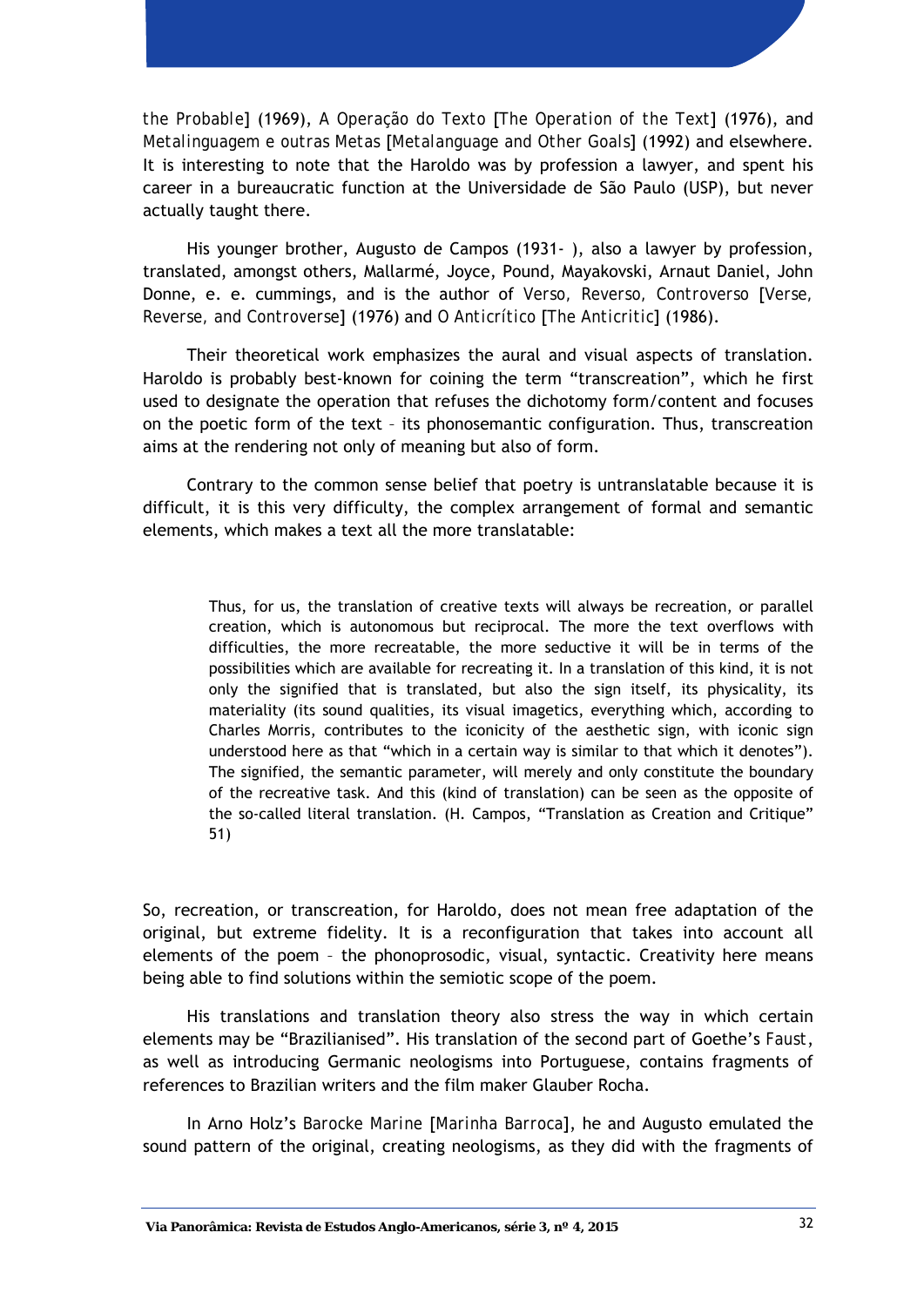*Finnegans Wake*, in this case to reflect the German morphology in the Portuguese language:

Über die rollenden Wasser hin, lärmend, jauchzjohlen, wonnejubelnd, lustlachend, schwärmend... Sobre águas rolantes, eis bramantes, jubilogritantes, alacreberrantes, lubrigargalhantes... ["On the rolling water, the yelling, joyshouting, lustily laughing, rapturous"] (H. Campos, "Arno Holz" 97)

Haroldo's interest in maintaining the form of the original invites a comparison between his work and that of the very solid intellectual and academic tradition of those critics who have praised the translator who attempts to maintain the form of the original. Here we can mention Friedrich Schleiermacher, José Ortega y Gasset, Walter Benjamin, Antoine Berman and Lawrence Venuti. Perhaps the main difference is that Haroldo, together with Augusto, are very much "practheoreticians". Their ideal of maintaining the original form is very much an ideal, and will only be possible at certain moments in the translation. Of the above list only Antoine Berman translated a large number of literary works.

# 3.2. José Paulo Paes

Another important "practheoretician" is José Paulo Paes (1926-98), originally an industrial chemist, and translator of Dickens, Conrad, Aretino, Sterne, Auden, William Carlos Williams, J. K. Huysmans, Eluard, Hölderlin, Edward Lear, Rilke, Lewis Carroll, Ovid, Seferis, Kaváfis, Kazantzakis, among others, and whose most important articles on translation are brought together in *Tradução: a Ponte Necessária* [*Translation: the Necessary Bridge*] (1990).

Paes praises the Campos' concept of recreation. However, the key point on which Paes fails to agree with Haroldo and Augusto is the creation of neologisms. Paes comments negatively on terms such as the borrowed calque of "checar" ["to check"] in Portuguese, when equivalents such as "conferir" and "verificar" are readily available. He borrows the term George Steiner uses: "centaur language", the language which is half horse and half man, the interlanguage that is halfway between the original and target language, the foreignizing language so praised by Friedrich Schleiermacher and used by Friedrich Hölderlin in his translations from the Latin and Greek (Paes, "Sobre a crítica de tradução").

# 3.3. Nelson Ascher

Also of importance is Nelson Ascher (1958- ), author of a large number of articles on translation, translator of Pushkin, Donne, Hungarian poets, and organizer of *Nothing*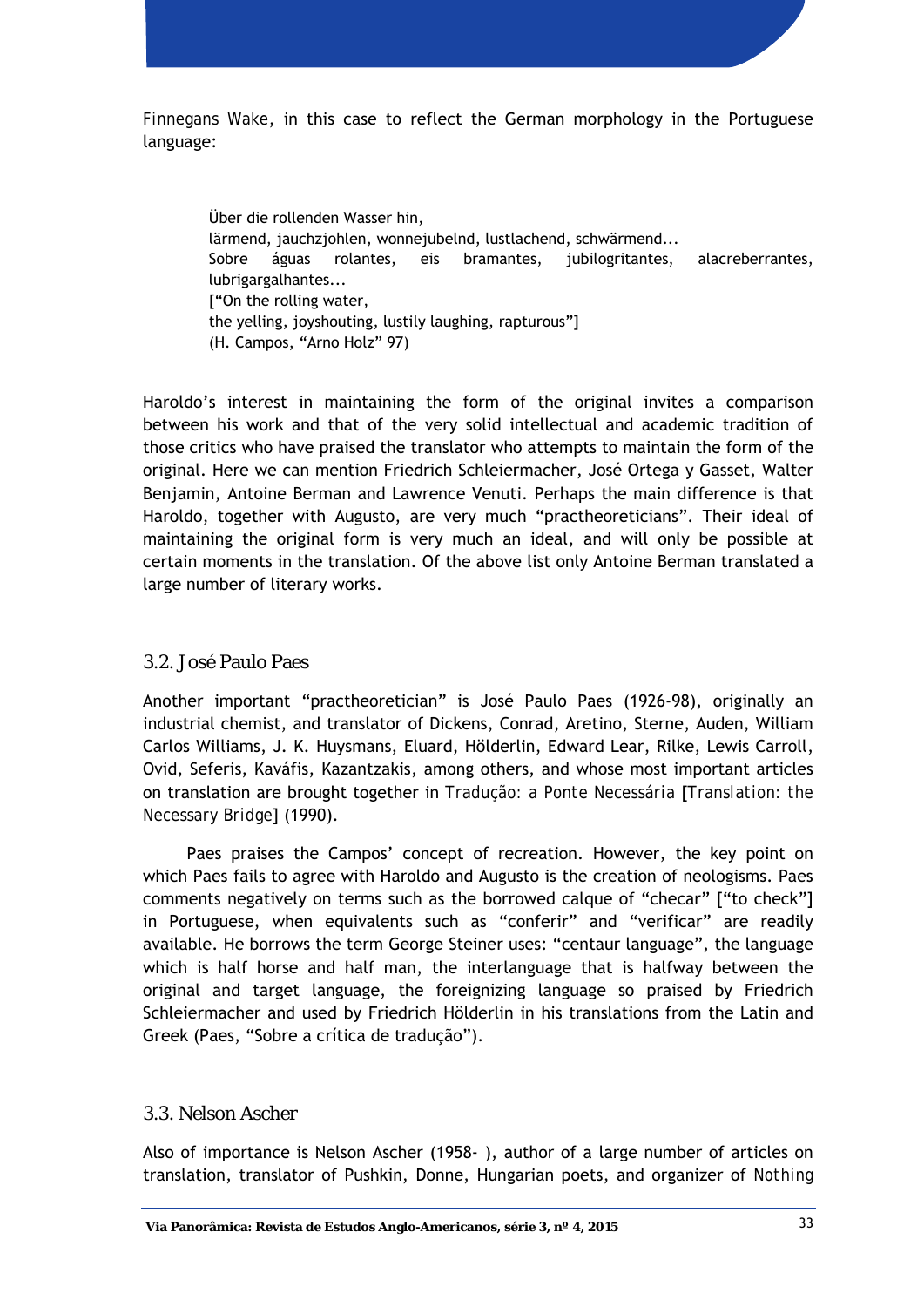*the Sun could not explain: 20 Contemporary Brazilian Poets*, published in the United States. Ascher's early work was greatly influenced by Haroldo de Campos, who was his M.A. supervisor at the Catholic University, São Paulo, but his recent work is much more pluralist, as seen in his recent interview in *Cadernos de Literatura em Tradução*, no. 11 (Ascher).

#### 3.4. Boris Schnaiderman

The other major contributor is Boris Schnaiderman (1917- ), born in the Ukraine in 1917 (the year of the Russian Revolution), and who came to Brazil when he was eight. He was the first Professor of Russian Language and Literature at the University of São Paulo in 1960, in spite of having graduated in Agronomy. He is the major figure in the translation and dissemination of Russian literature in Brazil. He translated great Russian writers like Dostoevsky, Tolstoy, Chekhov, Maxim Gorky, Isaac Babel, Boris Pasternak and poets such as Alexander Pushkin and Vladimir Mayakovski and collaborated with the Campos brothers on a number of translations. He was also the first to translate major Russian works directly from Russian; before him, indirect translations (mainly through the French) were the norm.

# **4. An Examination of Several Editions of the** *Folhetim*

As mentioned, with the change of editors in 1982, translation began to play an important role in the *Folhetim*. Let us now look in detail at the contents of the issues in which translations or articles on translation appeared in the first half of 1984. On 8 January, in an issue devoted to the Brazilian plastic artist Helio Oiticica and the US poet Wallace Stevens, an article on Wallace Stevens, "Um cidadão de terno cinzento" [A citizen in a grey suit] (2-3) by João Moura Jr and a selection of poems in translation appeared (4-5).

Two weeks later, in an edition devoted to "50 Anos da USP" [50 years of the University of São Paulo], the translation of the Jorge Luís Borges poem, "Poema do quarto elemento" [Poem of the fourth element], translated by Luiz Antônio de Figueiredo, was published (22 January 1984, 2). This was the first issue of the *Folhetim* edited by João Moura Jr., taking over from Rodrigo Figueira Navas.

The 12 February issue was largely devoted to an essay by Haroldo de Campos on "Bereshit – a Gesta da Origem" [Bereshit – the Gesture of Origin], his translation of the Book of Genesis (6-8). His book, *Bereshit – a Cena da Origem*, would be published in 1993. Also in this edition we find a translation by João Moura Jr of Sara Zapata Valeije's poem, "O Paraíso" [Paradise] (2).

The entire 26 February issue, called "A Tradução Literária" [Literary Translation], was devoted to literary translation and will be described in detail in the next section.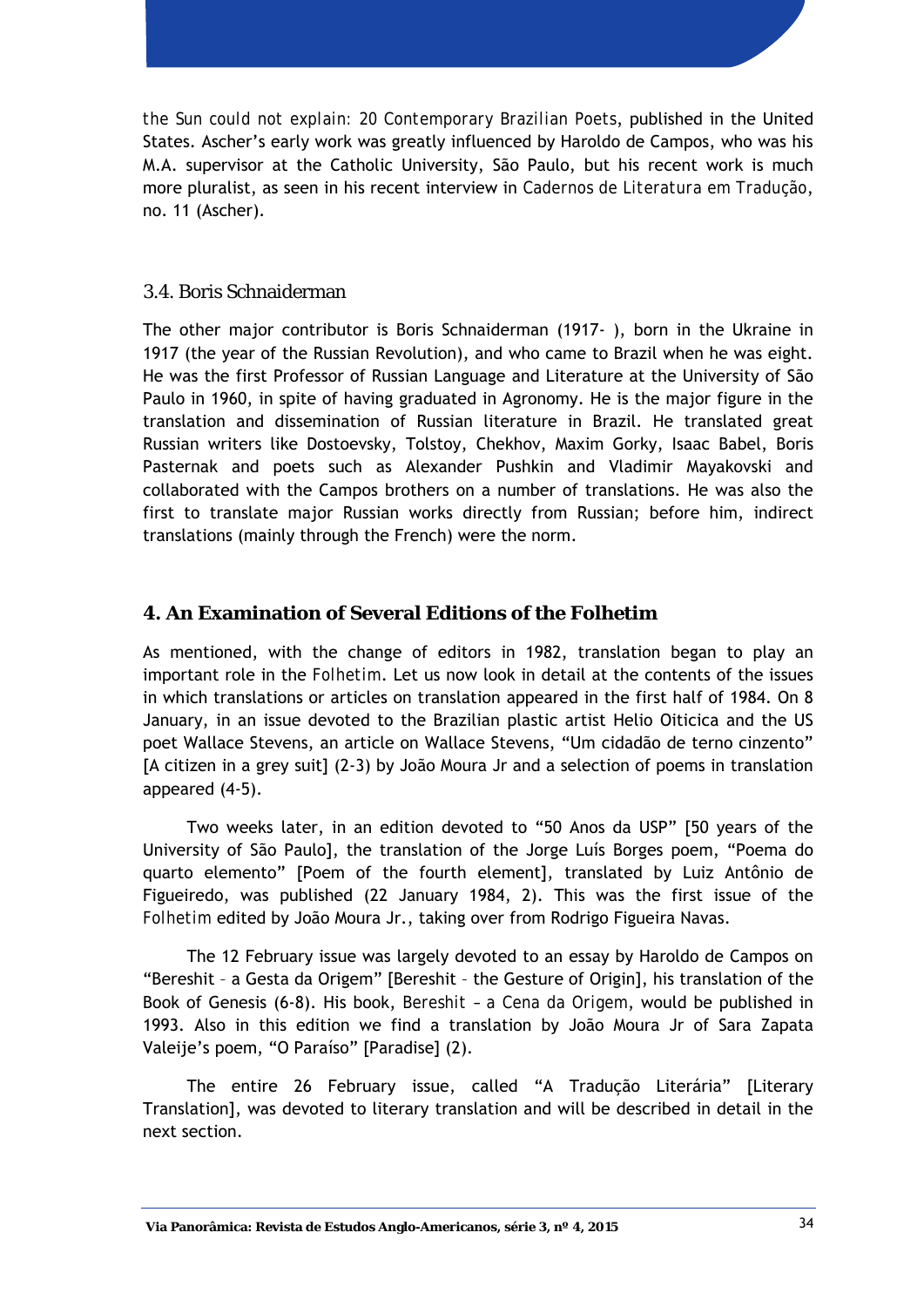On 25 March the *Folhetim* commemorated Octavio Paz' 70<sup>th</sup> birthday with its issue "Octavio Paz: os 70 anos de um poeta" [Octavio Paz: the 70 years of a poet], which contained an article on Paz by Haroldo which would be developed into *Transblanco*, a co-edition with Octavio Paz, to be published in 1986 (H. Campos, Paz, *Transblanco*). The issue continued with "Um poema de John Donne" [A poem by John Donne], translation and introductory notes by João Moura Jr, together with "Elegy: on going to bed" in the translations of Octavio Paz and Augusto de Campos (9-11). This issue also contained translations and notes by Nelson Ascher of poems by the Hungarian Gyoggy Somló (4-5).

The 8 April issue was devoted to Giuseppe Ungaretti, "A Flama de Ungaretti" [The Flame of Ungaretti], with "6 Poemas de Giuseppe Ungaretti", translation and introduction by Ecléia Bosi (2-3); and articles on Ungaretti by Haroldo de Campos (6- 8), Carmelo Distante (4-5), Eugenio Montale (9) and Marly de Oliveira (8), and finishes off with Haroldo de Campos' poem "Transideração: Ungaretti conversa com Leopardi" [Transideration; Ungaretti talks to Leopardi] (12).

Wallace Stevens is back in the 22 April issue, dedicated to the "Romance Policial" [Detective Novels], with Paulo Henriques Britto's translation of "Sunday Morning", "Manhã de domingo" on the back page (12), as were many poems, both original and translated.

The 6 May issue was dedicated to world poetry: Paulo Leminski's article (3-5) describing characteristics of the poetry, including translations, of the ancient civilizations of Egypt, India and Mexico. Pindar's "First Olympics" (6-8) is translated and introduced by J. Cavalcante de Souza. And finally, "O silêncio das sereias" [The silence of the mermaids] (12), a short story by Franz Kafka, is translated by Modesto Carone.

In the 20 May issue we find Augusto' translation and comments on e. e. cummings' "A leaf falls, loneliness" (3-5). A smaller selection of Augusto's translations of cummings' work had been published in 1960 (A. Campos, *Dez Poemas de E. E Cummings*), and this extended collection would provide the basis for Augusto's extended selection of translations of cummings' poetry in *40 POEM(A)S*, to be published by Brasilense in 1986.

Also in this issue we find José Paulo Paes' essay on the modern Greek poet, Kostas Karyotákis (6-7), together with translations, and the translation of fragments of Carolo Emilio Gadda's detective novel, *Aquele bruto rolo da rua Merulana – Quer pasticicciaccio brutto de via Merulana* (10-11), by Aurora Bernandini e Décio Pigniatari, in addition to an article on Gadda by Alberto Arbasino.

On 10 June we find "*Giacomo Joyce*: Um texto inédito de James Joyce" [Giacomo Joyce: an unpublished text by James Joyce], translation and introduction by José Antonio Arantes (6-7); Allen Tate's poem: "Ode to the Confederate Dead", translated by Celso Lemos de Oliveira (10-11).

And finally in this period, the 24 June issue contains the article "O texto e a sombra: Que tipo de relação a tradução estabelece com o texto original?" [The text and the shadow: What type of relationship does a translation establish with the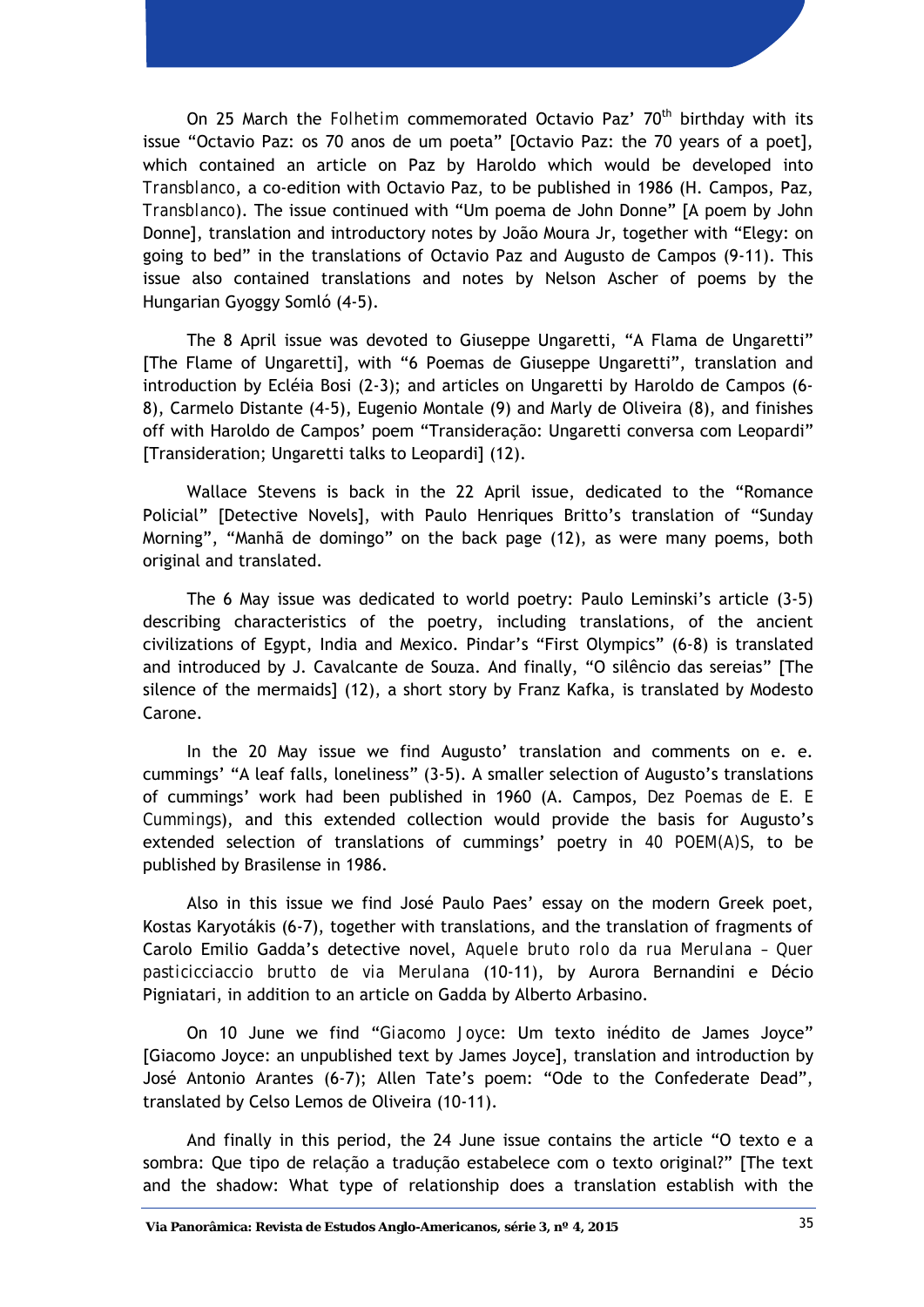original], by Luiz Carlos de Brito Rezende (5), whose main references are Walter Benjamin's "The Task of the Translator" and Haroldo de Campos's ideas on creative translation; "Um poema de Wallace Stevens", "O homem do violão azul" [The man with the blue violin] by Paulo Henriques Britto (6-9); and Décio Pigniatari's translation of "The Emperor of ice-cream", "O rei do sorvete", also by Wallace Stevens (12).

# **5. Special Issues**

A number of issues of the *Folhetim* were solely dedicated to translation, again emphasizing the importance of translation as a subject worthy of academic interest. The first, "Tradução – Traição" [Translation—Treason] was published on 18 September 1983. The initial article was by USP and PUC professor Francis Aubert on the translation profession, "O tradutor e seus direitos" [Translators and their rights] (3), in which he looks at the wide variety of types of translation and the legal rights of the translator. This is the only essay to appear in the *Folhetim* which examines the more technical side of translation. This is followed by "Tradução e criação" [Translation and creation] (4-5), by the poet and translator Geir Campos (no relation to Augusto and Haroldo), in which he briefly examines a range of comments on domestication and foreignization in translation practice; "Tradução: fantasia e fingimento" [Translation, fantasy and feigning] (6-7) by Haroldo, comments on Pound, translations of Sappho, and Haroldo's own translations of Chinese poetry; "A tradução no Brasil" [Translation in Brazil] (8-11), a history, probably the very first, of literary translation in Brazil, by José Paulo Paes; and finally José Paulo Paes' collection of anecdotes on translation in "Grandezas e misérias da tradução" [The greatness and misery of translation] (12), which looks at metaphors of translation, mistranslation by machine translation, and the mistranslation of *fat* in the German theatre with reference to Hamlet. "He is fat [sweaty] and scant of breath" (5.2.269) was translated into German as "dick" (the German word for "fat"), leading to generations of plump German Hamlets.

The 26 February 1984 issue was entitled "Poesia em tradução" [Poetry in translation], and included an article on Sylvia Plath and translations of six of her poems by Luís Carlos de Brito Resende (2-5); José Paulo Paes' introduction to the importance of animals in poetry and translations of poems by Blake, Apollinaire, Rilke, and Alfred Kreymborg (6); an article on Yeats and translations of "No Second Troy", "The Second Coming", "Leda and the Swan", and "A Coat" by José Paulo Paes in "William Butler Yeats" (8-9); "Leopoldo Lugones", by Luiz Antônio de Figueiredo (10), with an introduction followed by a translation of "Metempsicósis" and "Oceânida"; "Aquela cançaozinha de Heine", in which Décio Pigniatari introduces and translates Heine's Lied "Wenn ich in deine Augen seh'"; "Dylan Thomas 1914-53", by Caio Túlio Costa (11), an introduction to Thomas and a translation of "On the marriage of a virgin"; and, finally, Augusto's translations of Yeats' "Sailing to Byzantium" and "The fascination of what's difficult" (12).

On 23 January 1987 the *Folhetim* commemorated its tenth anniversary. The leader (2) stressed the importance of the translation of poetry, the fact the *Folhetim* had introduced unknown foreign authors and given space to Brazilian translators. This edition would look at theoretical elements of translation. "Natureza e tradução do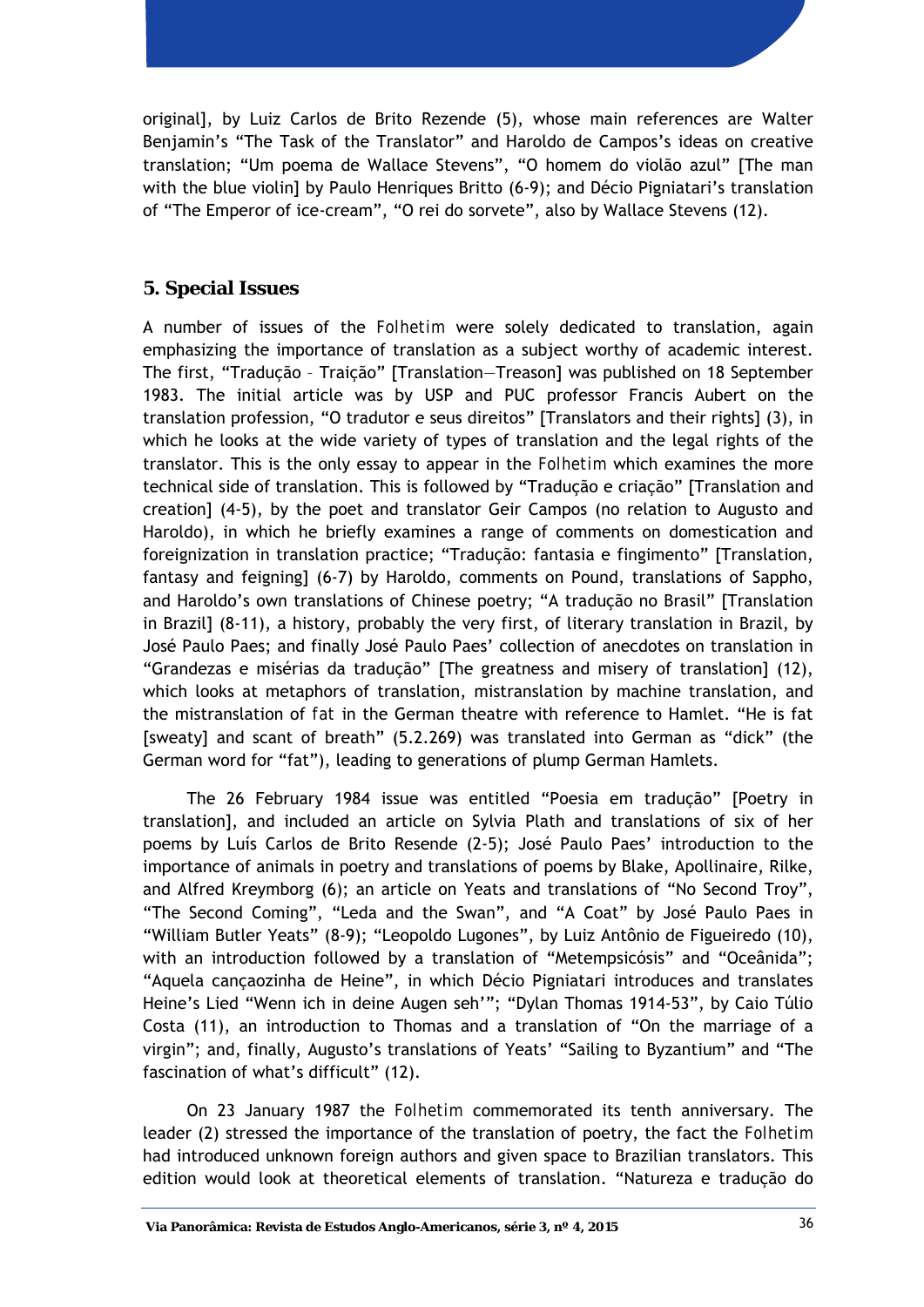canto mítico" [Nature and translation of the mythical canto], by José de Paula Ramos Jr, examining the translation of the Greek hexameter, the metre of Homer, concludes that this is a challenge that few have taken on in Brazil (3-4). In "Tradução, Produção, Subversão" [Translation, production, subversion], Amálio Pinheiro supports a "radical" form of translation, mentioning the Campos brothers and emphasizing both the political and poetic elements of this form of translation (4-5). This is followed by Marilene Carone's "Freud em português" [Freud in Portuguese] (6-8), which examines the deficiencies of translations of Freud in Brazil, and Sergio Bellei's "Emily Dickinson no Brasil" [Emily Dickinson in Brazil], which concentrates on the poet's lyrical aspects and similarities to Brazilian poets (9-11). The issue ends with a translation of Heinrich Heine's "Morfina" [Morphine] and the Hungarian poet Sándor Weöres' "Morrer" [Dying], translated by Nelson Ascher (12).

Possibly the most interesting issue of the *Folhetim* was the 30 July 1988 issue, "Os dilemas da tradução freudiana" [The dilemmas of Freudian translation], which looked at the translation of Freud's works, paying particular attention to the recent French translation by a team headed by Jean Laplanche, who favoured a close translation, introducing neologisms based on Freud's original uses if necessary. This is the theme of the article by Rubens Marcelo Volich (2-6) and of the interview with Jean Laplanche (6-11). The issue also contains a translation by Antônio Medina Rodrigues, "Às Parcas" [An die Parzen] (12), by Hölderlin, considered by Antoine Berman to be a translator who follows a foreignizing approach.

# **6. The Presence of the Campos brothers**

Haroldo and Augusto de Campos are the authors most frequently published by the *Folhetim*. We can find a total of 29 contributions from Haroldo and 26 from Augusto, including articles, poems and translations, a number of which were made together. The seeds of a large number of later books are to be found in a number of the contributions, or, alternatively, the articles in the *Folhetim* were used to publicize works recently published. For example, Augusto's article on the Brazilian communist writer Pagu (Patricia Galvão), published on 16 May 1982, coincides with *Pagu: Vidaobra* [Pagu: Life-work] (1982). Likewise, *Maiakóvski – Poemas* [Mayakovski – Poems] (1982), translated by Boris Schnaiderman, Augusto de Campos and Haroldo de Campos was advertised by an interview with Augusto on 7 November 1982. Haroldo's essay on Goethe in the *Folhetim* of 16 May 1982 with a translation of "Nicht mehr auf Seidenblatt" contains elements published in one of his best-known works, *Deus e o Diabo no Fausto de Goethe* (1981).

As mentioned above, Haroldo's essay on Octavio Paz on 25 March 1984 was developed into *Transblanco*, and then the 9 January 1987 edition was again devoted to Octavio Paz, "Octavio Paz: poesia, tradução, política" [Octavio Paz: poetry, translation, politics], with Haroldo recycling used some of the ideas he had published in *Transblanco*, a co-edition with Octavio Paz, (1986).

On the other hand, we can find the *Folhetim* articles and translations providing the genesis of what would be later developed into complete books. As mentioned,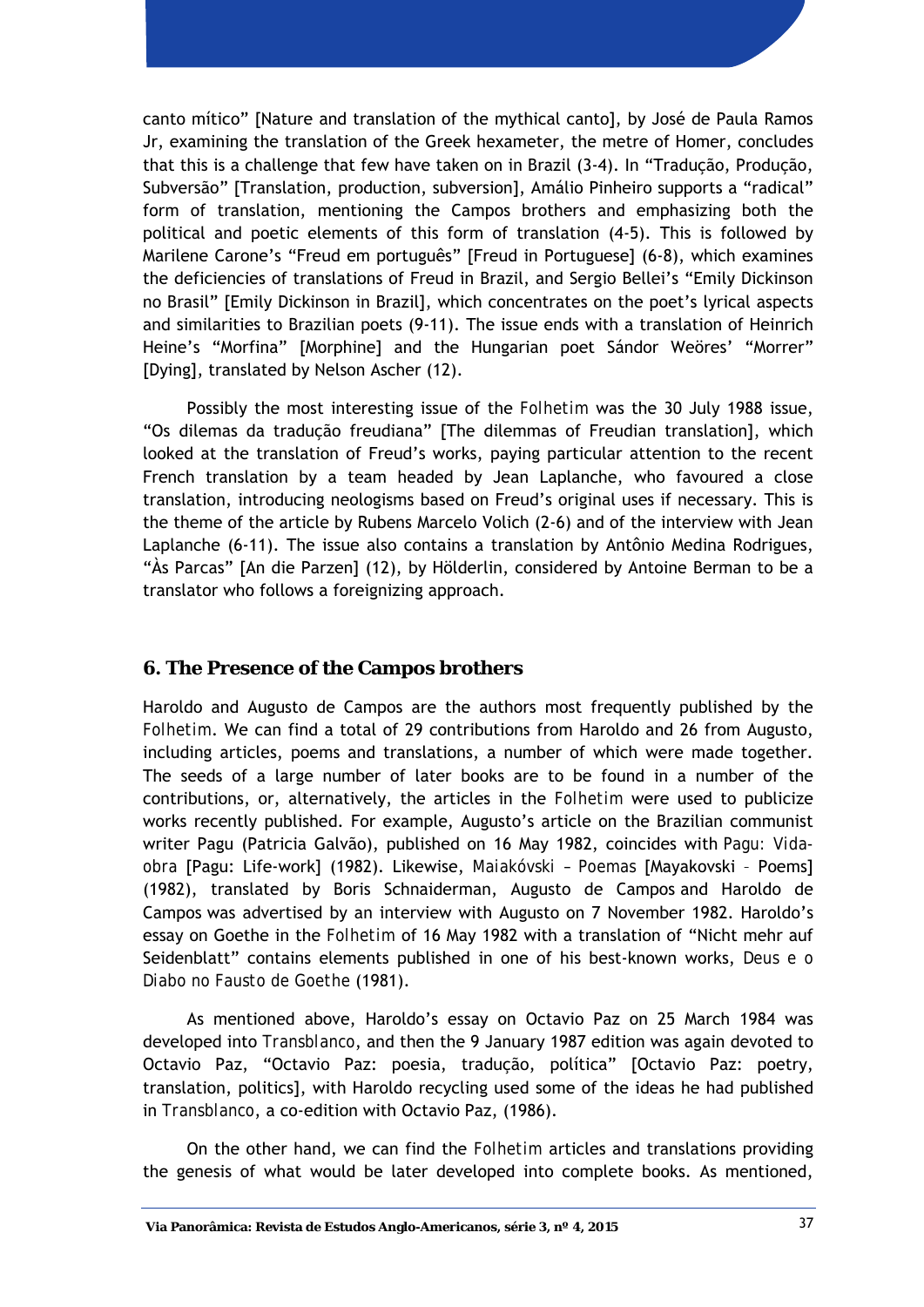Augusto's article on cummings and translation of "A leaf falls" were used in the Brasilense 1986 publication of *40 POEM(A)S*. The interview with Augusto by Rodrigo Figueira Navas in the 27 March 1983 edition "Noigandres, afugentar o tédio" [Noigandres: keeping tedium away], accompanied by a translation of Arnaut Daniel's "Canto 13", forms the basis of the ideas that would be developed in *Mais Provençais*  [More Provence poems] (Augusto 1992). Most of the *Folhetim* of 8 June 1986, entitled "Qohélet-o-que-sabe" [Qohélet-he-who-knows] was devoted to Haroldo's translation of the *Book of Ecclesiastes* into Portuguese and also included an essay by Jacó Guinsburg (2-4), Haroldo's essay (4-8) and translation of a fragment of "Qohélet III", (12). *Qohélet/O-que-Sabe: Eclesiastes: poema sapiencial* [*Qohélet/He-who-knows: Ecclesiastes: poem of wisdom*], by Haroldo de Campos, would be published some years afterwards by Perspectiva, in 1990, with a second edition in 1991.

A quick browse through the other articles will characteristically show us the enormous variety of the production of the brothers and the authors they translated and/or wrote about who form their *paideuma* (full details in the Appendix): Ezra Pound (AC & HC, HC), Dante Alighieri and Guido Cavalcanti (HC), John Keats (AC), Walter Benjamin (HC), Emily Dickinson (AC), Sappho (HC), Chinese poetry (HC), Jules Laforgue (AC), Mallarmé (AC), and Pushkin (HC).

#### **7. The Presence of Boris Schnaiderman**

As one would expect, the great majority of Boris' 18 contributions are translations and essays on Russian literature. As a native Russian speaker, he frequently worked with Haroldo de Campos and Augusto on translations of Russian poets, and, together with them, published *Poesia Russa Moderna* [*Modern Russian Poetry*] (1986), which included a number of the poems first published in the *Folhetim*.

In the *Folhetim*, together with Augusto and Haroldo he published poems of Pasternak, Mayakovski, Pushkin, Guenádi Aigui, and with Nelson Ascher translations of Marina Tsvietáieva, Pasternak, Pushkin, and Khlebnikov.

He also wrote on film and was interviewed on the importance of literary translation by Nelson Ascher on 23 February 1986, "A tradução enquanto radicalidade" [Translation as radicality] (7-11).

# **8. The Presence of Nelson Ascher**

Nelson Ascher made 17 contributions to the *Folhetim*, translating Marina Tsvietáieva and Pasternak together with Boris Schnaiderman, and, as one would expect from his Hungarian background, Hungarian poets: Miklós Radnóti, Sándor Weores, and Gyoggy Somló, in the period in 1984 we examined before, and T. S. Eliot, Jules Laforgue, Paul Valéry, e. e. cummings, and Pablo Neruda.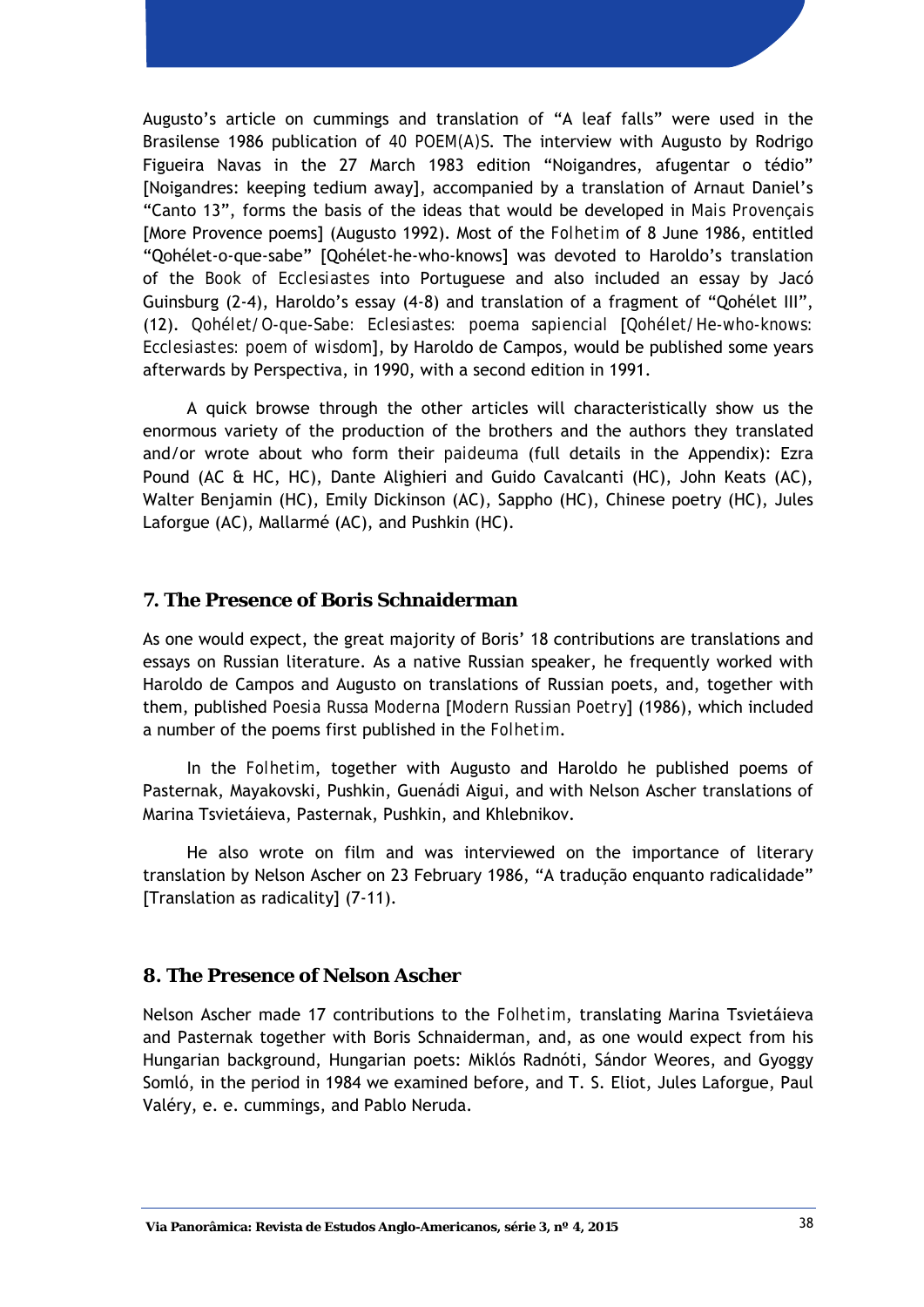# **9. The Presence of José Paulo Paes (1926-1998)**

José Paulo Paes, the former industrial chemist, was another of the regular contributors to the *Folhetim*, with 22 contributions including essays on literature and translation, original poems and translations, often from Modern Greek, as in the cases of Kostas Karyotákis, Konstantinos Kaváfis and Gyrgos Seféris. He later published collections of translations of both the latter poets, *Poemas: Konstantinos Kaváfis*  (1998) and *Poemas de Giorgos Seféris* (1995). As already mentioned, in the edition of the *Folhetim* solely dedicated to translation (18 September 1983), his essay, "A tradução no Brasil", was groundbreaking in terms of the historiography of Translation Studies in Brazil and was later published in his collection of essays on translation, *Tradução: A Ponte Necessária* [*Translation: the necessary bridge*] (1990) and a collection of notes, entitled "Grandezas e misérias da tradução", also developed into an essay for the same volume ("Sobre a tradução de poesia").

# **10. Bringing Light to Brazil**

Intellectual life in Brazil in the 1980s was very different from today. I personally arrived in Brazil in early 1979 and began to study for my M.A. at the Catholic University, São Paulo (PUC-SP) in early 1980. Libraries were (and still are to a great extent) poor; the Brazilian currency was destroyed by high inflation and was worth little; foreign travel was expensive; Brazilian credit cards were not accepted outside Brazil; thus, unless you had connections abroad and an account at Blackwell's, Oxford, it was difficult to import books; and, last, but definitely not least, it was the pre-Internet age. Xeroxed books were the norm, and that precious volume the professor teaching the post-graduate course had brought back from outside Brazil would be copied time and time again.

Thus it seems that one of the intentions of the *Folhetim* was, to a certain extent, to attempt to fill this gap, and literary translation would be one of the ways to bring light to the Brazilian reader. This can clearly be seen in a number of issues such as the 10 February 1985 issue, where an article on Yves Bonnefoy is introduced as follows: "Yves Bonnefoy, Tradução e nota introductória de Lenilde Freitas. Um dos maiores poetas franceses contemporâneos, praticamente desconhecido do leitor brasileiro" [Yves Bonnefoy, Translation and Introduction by Lenilde Freitas. One of the greatest of French contemporary poets, almost unknown to Brazilian readers] (10-12). The subtitle to an article in the *Folhetim* of 20 January 1985 has a similar triumphant note: "Paul van Ostayen, por Philippe Humblé e Walter Costa: Pela primeira vez traduzido no Brasil, um poeta que revolucionou a poesia de Flandres e da Holanda" [Paul van Ostayen, by Philippe Humblé and Walter Costa: For the first time translated in Brazil, a poet who revolutionised poetry in Flanders and Holland] (6-7).

An article in the 23 June 1985 issue was devoted to Polish poets, "Poetas da Polônia sitiada" [Poet in besieged Poland] (12), by Ana Cristina César e Grazyna Drabik, with their translations of poems by Tomasz Jastrun, Anka Kowalska, Ryszard Krynicki, and Adam Zagajewski.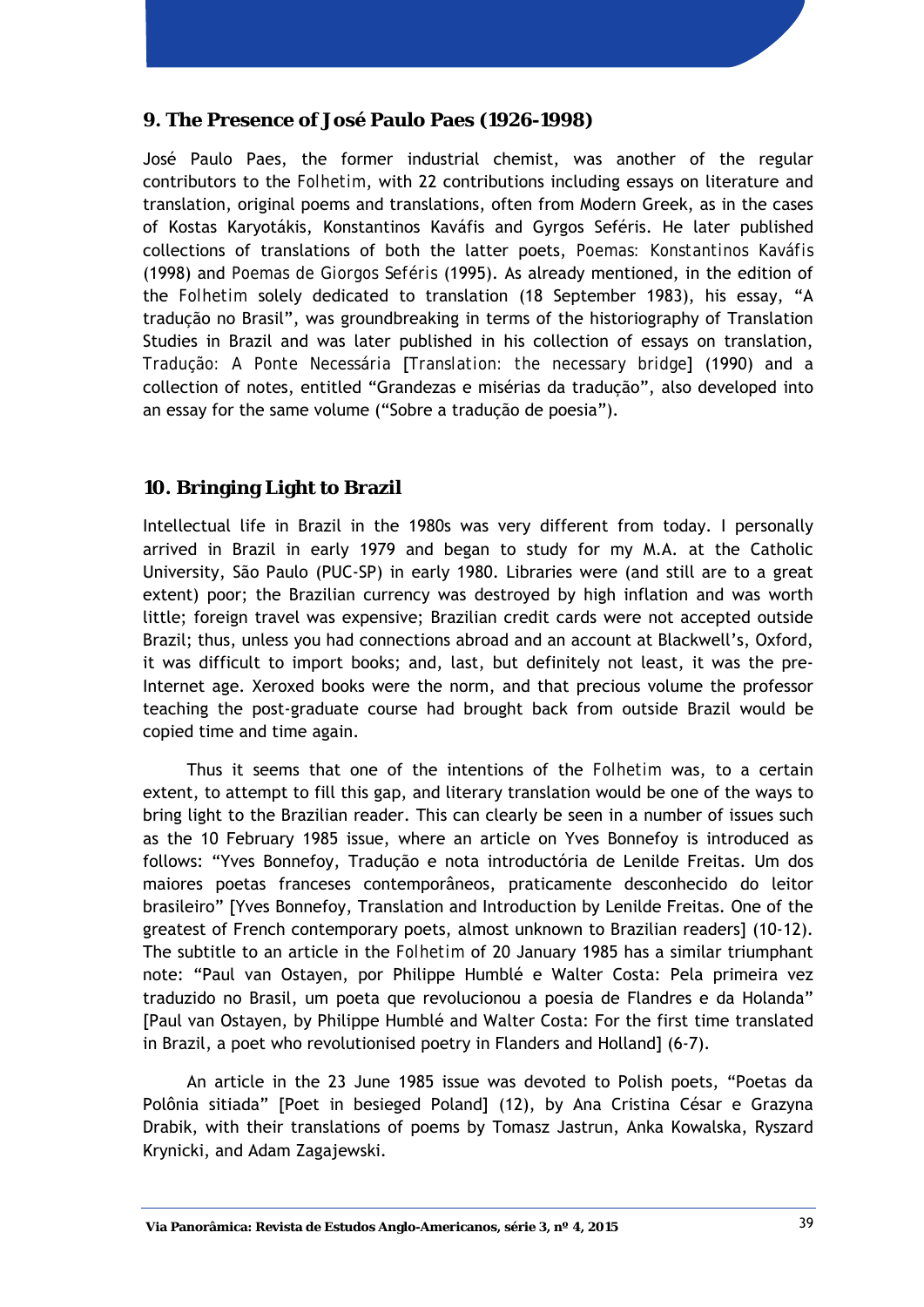Other issues introduced writers from Eastern Europe, in the crucial year of 1988 (18 March 1988); Japan (3 June 1988); contemporary German literature (13 March 1987); contemporary German theatre (8 July 1988); and Sanskrit literature (3 September 1988).

# **11. Discussion**

A detailed study of the polemics in the Brazilian literary world from the 1960s to the 1990s has yet to be written. Augusto and Haroldo de Campos both graduated in Law from the Universidade de São Paulo and were both career lawyers, Augusto worked as a São Paulo state public prosecutor and Haroldo at the Universidade de São Paulo, where he took his Ph. D. with a thesis on *Macunaima* by Mário de Andrade, "Morfologia do *Macunaima* de Mário de Andrade" [Morphology of *Macunaima* by Mário de Andrade] (1972), under the supervision of Antonio Candido, the most important professor of literature at USP and the founder of the important sociological school of literature. Candido sees Brazilian literature as beginning in the eighteenth century, when Romanticism broke free from European influences and affirmed its Brazilian identity, and during this period it was subservient to European literatures. Candido gave no importance at all to translation and excludes it from his theoretical framework. Hence the absence of translation in the Department of Comparative Literature and Literary Theory at the Universidade de São Paulo (USP) in the 1960s, 1970s, and 1980s.

Haroldo, by contrast, emphasized the Baroque period of Brazilian literature, ignored by Candido, and promoted such authors as the Baroque Gregório de Matos (1636-1696), Sousândrade (1832-1902), and Pedro Kilkerry (1885-1917), both precursors of Modernism. For the Baroque translation is important: "Since the early colonial times, our literature has been marked by hybridism, where foreign elements have blended with native ones" (H. Campos, "A Morte de Narciso" 210). The Baroque is linked to translation, as it "simultaneously means hybridism and creative translation. Translation as transgressive appropriation and hybridism (or crossbreeding) as the dialogical process of expressing the other and expressing oneself through the other, under the sign of difference" (210). This in turn is linked to Haroldo's concept of Anthropophagy: through translation as a means of critical appropriation, interplay between the national and foreign, he creates a decentred view of literature, which, unlike the work of Candido, does not search for the origin and does not bow to the superiority of the European model (H. Campos, "Da razão antropofágica").

However, the main factor to arouse the wrath of Candido's supporters and followers, most of whom took a strong Marxist line, was the adoption by the brothers Campos of Ezra Pound as one of their main mentors. This was totally unacceptable during the period of the military dictatorship (1964-1988), when literature professors were expected to be on the left and politically engaged. Haroldo was actually invited by Candido to be a monitor, the first step on the USP career ladder, but declined, probably because of the possible discomfort and the difficulty he might feel to express his opinions in a hostile context. Moreover, he was highly productive in his position as a lawyer at USP, which was probably not too demanding and which allowed him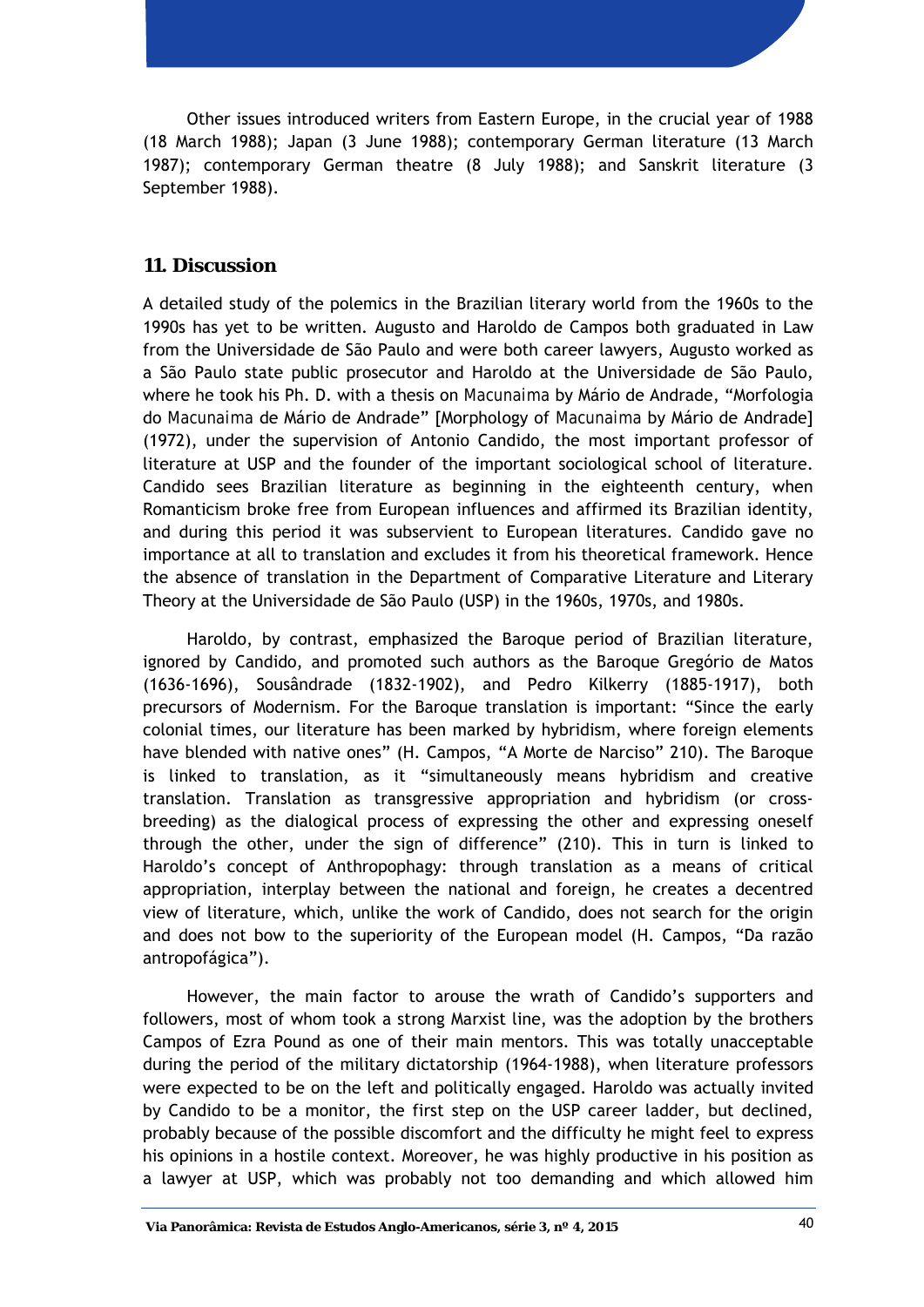considerable free time to read and write. However, he was cold-shouldered by the Department of Comparative Literature and Literary Theory, and the Department and Vernacular and Classical Literature at USP during the period of his great output in the 1970s, 1980s and 1990s and never asked to lecture. Nevertheless, he did receive invitations from the Departments of Modern Languages and Oriental Languages (where his friend and collaborator Boris Schnaiderman worked).

From 1973 to 1989 Haroldo taught in the São Paulo Catholic University's Department of Semiotics and Communication, at that time a highly rated department, and was made Emeritus Professor in 1990. He was also invited to be Visiting Professor at the University of Texas at Austin (1971 and 1981), and at Yale (1978).

Augusto was never really involved in academic life but did work on a computer graphics project at USP, "Poesia é risco" [Poetry is a risk/scratch] at the Polytechnic Engineering School (Escola Politécnica - Laboratório de Sistemas Integráveis: 1996), together with his son, Cid Campos, and Walter Silveira.

The fact that Haroldo, Augusto, José Paulo Paes and Nelson Ascher were not career academics, and that only in the 1990s did professors in the Humanities areas begin to feel pressure to publish in recognized academic journals allowed these authors to publish much of their best work in the *Folhetim*. Thus USP Professor of Russian Boris Schnaiderman could devote much of his energy to writing about Russian literature in the Brazilian press. Indeed, Haroldo did not publish in the mainstream Translation Studies journals such as *Méta*, *The Translator*, and *Target*, and his work took some years to filter through to non-Brazilian academics.

But it eventually did, and Else Vieira, in two articles on the Campos brothers published in mainstream Translation Studies works ("A postmodern translational aesthetics in Brazil" and "Liberating Calibans"), portrays Augusto and Haroldo as anthropophagic "cannibalistic" translators, whose work is strengthened by what they take and cannibalize from the Old World to form something new. The source text will be absorbed and re-created. And more recently we find a growing number of scholars working on Haroldo's work. We can mention the work of Odile Cisneros from the University of Alberta (Bessa and Cisneros) and Inês Oseki-Dupré at the Université de Provence ("Retraduire La Bible: Le Qohélet" and *Haroldo de Campos*).

The *Folhetim*, then, in many ways, seems to be a mouthpiece for the Campos brothers. Other articles on translation theory respectfully follow their ideas. Examples are the article by Luiz Carlos de Brito Rezende "O texto e a sombra: Que tipo de relação a tradução estabelece com o texto original?" [The text and the shadow: What type of relationship does a translation establish with the original?] (24 June 1984); and Pinheiro's "Tradução, Produção, Subversão" [Translation, Production, Subversion] (23 January 1987).

Indeed, we can link Haroldo's views, and by extension, those of the *Folhetim*, to the title of the conference in which this article was originally presented, "Version, Subversion: Translation, the Canon and its Discontents". Haroldo, discontented and disagreeing with Candido's model, dominant at the Universidade de São Paulo and elsewhere in Brazil due to Candido's influence and network of former students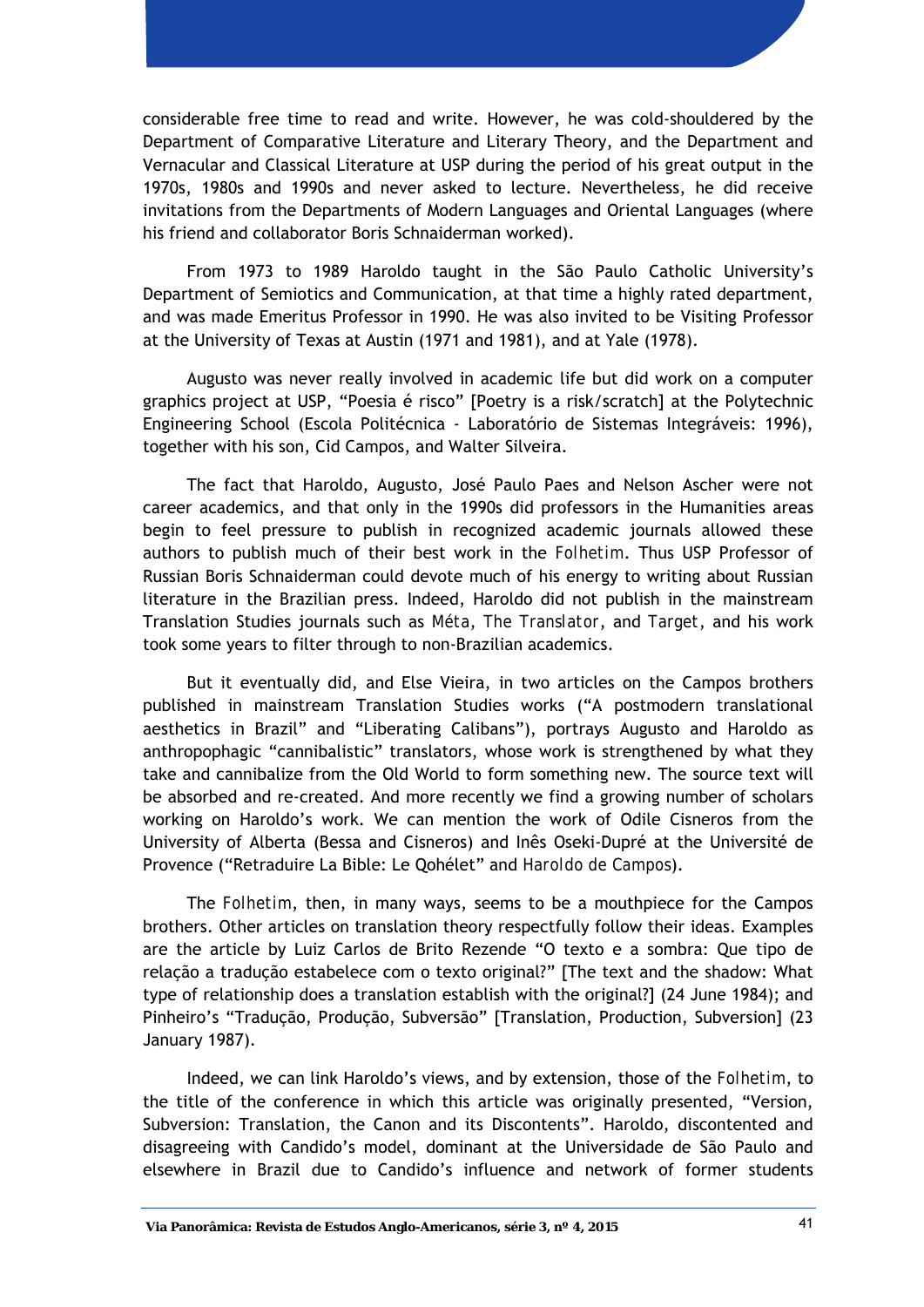teaching in the most important Brazilian universities, has a different version of Brazilian literature and subverts the canon, placing translation at the centre of literary studies in Brazil.

The *Folhetim*'s canon is essentially Modernist, and, like the Campos brothers, prioritizes authors with an interest in formal innovation. In other words, the *Folhetim* editors are, to use Bourdieu's term (from *Les règles de l'art*), *gatekeepers*, allowing into this alternative canon articles on and translations of canonical modernist figures such as Ezra Pound (7 November 1982; 24 July 1983; 27 October 1985; 8 April 1988) Czesław Miłosz (21 November 1982); Vladimir Mayakovski (26 December 1982; 27 February 1983; 20 March 1983; 27 July 1986; 29 January 1988); Velimir Khlébnikov (14 October 1984), George Trakl (30 January 1983; 20 March 1987); Franz Kafka (3 July 1983); William Carlos Williams (11 September 1983); Gertrude Stein (16 October 1983); Wallace Stevens (8 January 1984; 22 April 1984; 24 June 1984); Octavio Paz (25 March 1984); Giuseppe Ungaretti (8 April 1984); T. S. Eliot (6 January 1985, 13 November 1987; 24 September 1988); Paul Valéry (27 January 1985; 9 January 1987; 24 June 1988; 11 February 1989); Stéphane Mallarmé (10 April 1987); and Jules Laforgue (28 August 1987).

Occasionally we may be surprised to see articles from Antonio Candido and UNICAMP Marxist professor, Roberto Schwarz, well-known author of works on Machado de Assis. Schwarz contributed three pieces, including a savage attack on Brazilian concrete poetry, especially of Augusto de Campos' poems "Pós-tudo" (1985) e "Luxo" (1965) in "Marco Histórico" [Historic Mark] on 31 March 1985 (6-9). Candido's only contribution was an interview on José Marti on 30 January 1983. Seen through Bourdieu's concept of *illusio* (from *In Other Words*), whereby social academic activity takes on the role of a game, whose stakes opposing players recognize, this gesture to Candido and Schwarz seems to be a kind of "fair play", allowing one's opponent to have a say.

We can also look at the importance of the *Folhetim* from Bourdieu's concept of *field* (from *In Other Words*), in that the *Folhetim* was instrumental in creating the *field* of Translation Studies in Brazil. Before the 1980s, despite the existence of programmes in translator training at institutes of higher education such as Faculdade (later Universidade) Ibero-americana in São Paulo, there was no large body of publications, academic associations in the area of translation, and postgraduate courses. Although a considerable number of postgraduate students wrote dissertations and theses on translators and translations, they were all part of Modern or Classical Languages and Linguistics postgraduate programmes. There was no real area, or *field*, of Translation Studies. Indeed, there were few publications. Between the publication of *Escola de Traductores*, by Paul Rónai, in 1952, and José Paulo Paes' *Tradução: a Ponte Necessária*, in 1990, some 38 years apart, only 13 books on translation were published in Brazil, and the only journal was *Tradução e Comunicação*, published by Faculdade Ibero-americana, originally from 1981 to 1986, with nine issues.

But the Academy did eventually take notice. Haroldo de Campos taught at the Catholic University from 1973 to 1989, and José Paulo Paes was Visiting Professor at the Universidade de Campinas (UNICAMP) (1987) and the Universidade de São Paulo (1987). Also, in the late 1980s, Rosemary Arrojo and Paulo Ottoni, both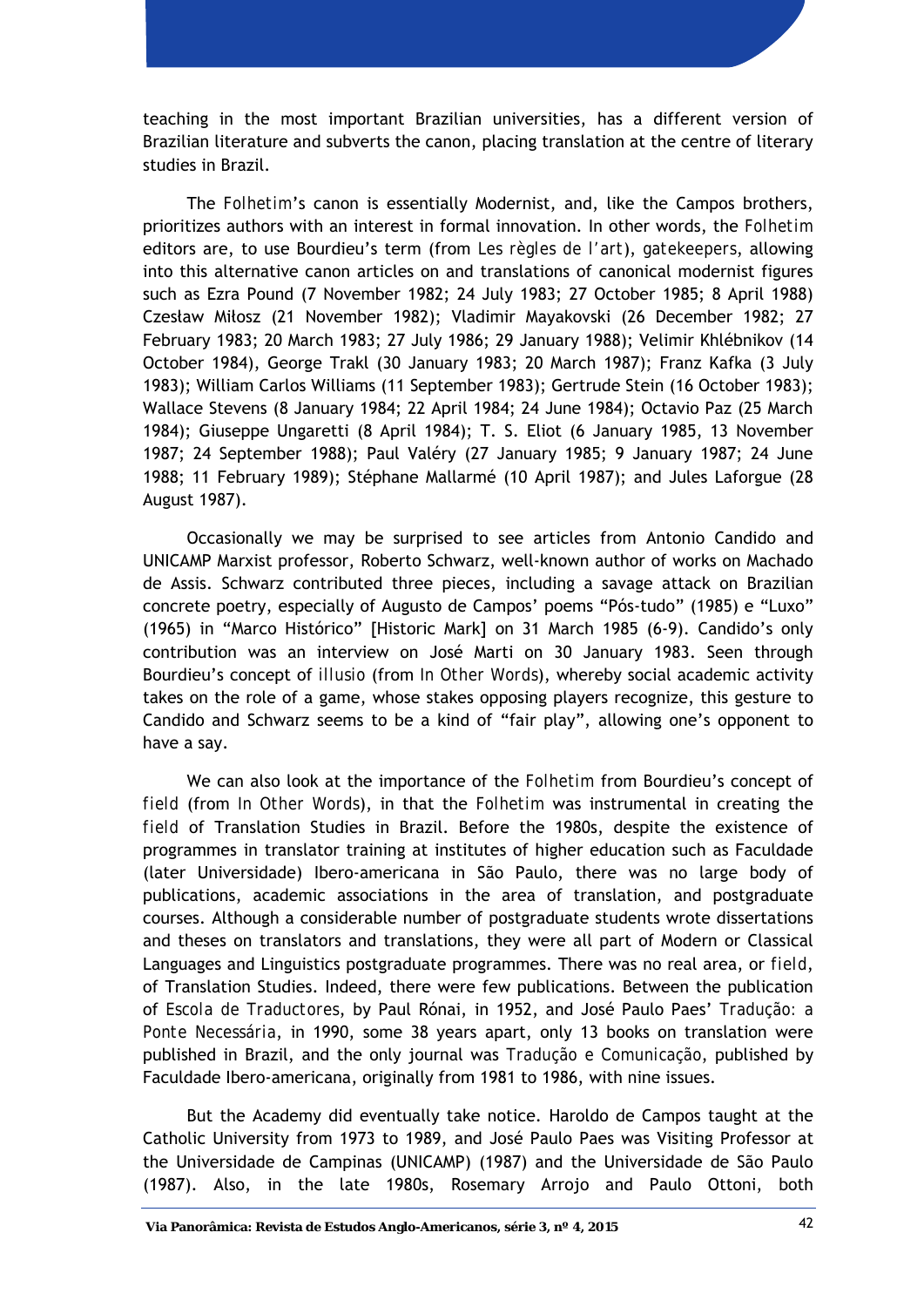deconstructionists, were giving postgraduate courses in Translation Studies at UNICAMP. It was almost as if the Academy was waking up to the importance of the discipline of Translation Studies.

The number of students taking M.A.s and Ph. D.s grew considerably; professional associations were formed: the Grupo de Trabalho de Tradução (GT) of ANPOLL (Associação Nacional de Estudos de Pos-graduação e Pesquisa em Literatura e Lingüística) [Brazilian Association of Postgraduation and Research in Literature and Linguistics] (1986), and ABRAPT (Associação Brasileira de Pesquisadores em Tradução) [Brazilian Association of Translation Researchers] (1992) were established, and ABRAPT took charge of the Encontro de Tradutores national conferences. Journals were started: of the many which now exist we can mention *TradTerm* (USP) (1995); *Cadernos de Tradução* (Universidade Federal de Santa Catarina (UFSC)) (1996); *Cadernos de Literatura em Tradução* (USP) (1997); and *Tradução em Revista* (PUC-RJ) (2004). It is clear that a large number of academics, from various universities in Brazil, now had the belief, or the *illusio*, that investing one's energies and career in the "game" of Translation Studies was worthwhile, that it was an important academic discipline worth pursuing, and that it should grow in Brazil (Bourdieu, *In Other Words*).

Most important of all, in 1994, the first postgraduate M.A. programme exclusively in Translation Studies began at UFSC. The programme was very successful and opened the Ph.D. programme in 2010. It now has a total of 193 students, 110 Ph. D. students and 83 M. A. students, and had graduated 173 masters and 23 Ph. Ds. UFSC was followed by UnB (M.A. in 2011); USP (M.A. and Ph. D. in 2012) (for more details, see Milton).

# **12. Final words**

The *Folhetim* published its final issue on 25 March 1989. The *Folha de São Paulo* now had a weekly Saturday *Letras* section, published in broadsheet, unlike the compact *Folhetim*, and *Letras* contained a mixture of articles and book reviews. The *Folhetim* was no longer quite as necessary, and, indeed, the first issue of the *Letras* section after the demise of the *Folhetim* contained Augusto de Campos' "Intradução" (sic) of Virgil's First Bucolic (8 April 1985, G9). The spirit of the *Folhetim* was living on!

# **Works Cited**

- Ascher, Nelson. "Entrevista com Nelson Ascher" [Interview with Nelson Ascher]. *Cadernos de Literatura em Tradução* 11 (2010): 317-351.
- Bessa, Antonio Sergio and Odile Cisneiros. *Novas. Selected Writings of Haroldo de Campos*. Evanston: Northwestern UP, 2007.
- Bourdieu, Pierre. *In Other Words: Essays toward a Reflexive Sociology*. Trans. Matthew Adamson. Stanford: Stanford UP, 1990. [*Choses Dites*, 1987].
- ---. *Les règles de l'art*: *Genèse et structure du champ littéraire*. Paris: Seuil, 1992.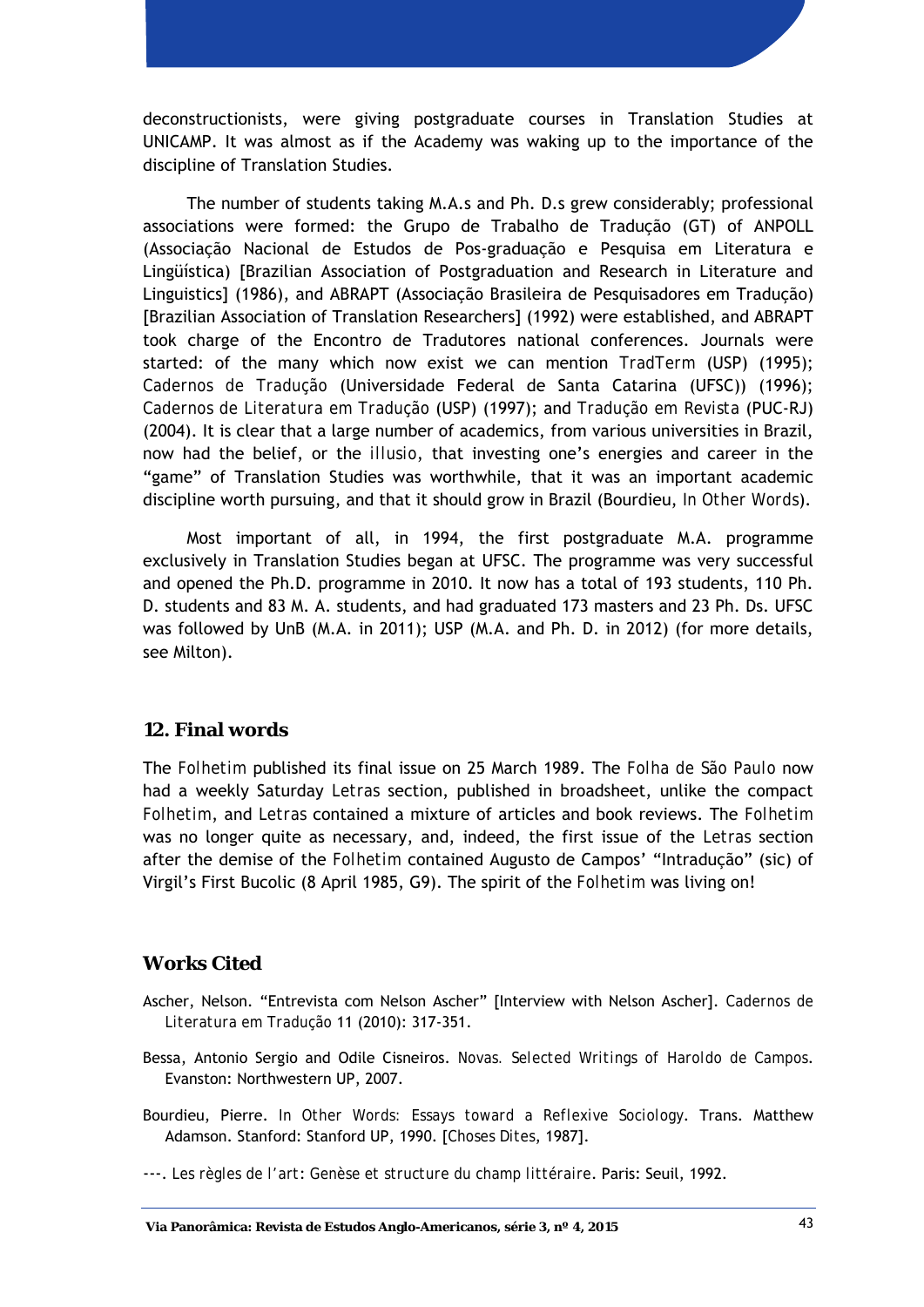- Campos, Augusto de. *Dez Poemas de E. E Cummings*. Rio de Janeiro: Serviço de Documentação MEC, 1960.
- ---. *Pagu Vida-obra.* São Paulo: Brasiliense, 1982.
- ---. *e e cummings 40 POEM(A)S*. São Paulo: Brasiliense, 1986.
- ---. *Mais Provençãis*. São Paulo: Noa Noa, 1992.
- Campos, Augusto de, Cid Campos and Walter Silveira. *Poesia é Risco*. Performance. Universidade de São Paulo (USP): Escola Politécnica, Laboratório de Sistemas Integráveis, 1996.

Campos, Haroldo de. *Deus e o Diabo no Fausto de Goethe*. São Paulo: Perspectiva, 1981.

- ---. "Da razão antropofágica: a Europa sob o signo da devoração." *Revista Colóquio/Letras* 62 (July 1981): 10-25.
- ---. *Qohélet/O-que-Sabe: Eclesiastes: poema sapiencial*. São Paulo: Perspectiva, 1991.
- ---. *Bereshit a Cena da Origem*. São Paulo: Perspectiva, 1993.
- ---. "Arno Holz: da revolução da lírica à elefantíase do projeto." *O Arco Íris Branco: Ensaios de Literatura e Cultura*. Rio de Janeiro: Imago, 1997. 75-95.
- ---. "Translation as Creation and Critique." Trans. by John Milton of "Da Tradução como Criação e como Crítica." *Critical Concepts in Translation*. Ed. Mona Baker. London: Routledge, 2009. 49-59.
- ---. "A Morte de Narciso." *Crisantempo*: *no espaço curvo nasce um*. São Paulo: Perspectiva, 1998. 210-213.
- Campos, Haroldo de, and Octavio Paz. *Transblanco: em torno a Blanco de Octavio Paz*. Rio de Janeiro: Guanabara, 1986.

Gentzler, Edwin. *Contemporary Translation Theories*. London: Routledge, 1993.

- Milton, John. "Los estudios de la traducción en Brasil." *Mutatis Mutandis: revista latinoamericana de la traducción* 7.1 (2014): 3-15. Web 10 July 2014. <http://aprendeenlinea.udea.edu.co/revistas/index.php/mutatismutandis>
- Milton, John, and Paul Bandia. Introduction. *Agents of Translation*. Ed. John Milton and Paul Bandia. Amsterdam: John Benjamins, 2009. 1-18.
- Nóbrega, Thelma Médici, and John Milton. "The role of Haroldo and Augusto de Campos in bringing translation to the fore of literary activity in Brazil." *Agents of Translation*. Ed. John Milton and Paul Bandia. Amsterdam: John Benjamins, 2009. 257-277.
- Oseki-Dépré, Inês, ed. & trans. *Haroldo de Campos: une Antologie*. Paris: Al Dante, 2005. 95– 125.
- ---. "Retraduire La Bible: Le Qohélet." *Cadernos de Tradução: Tradução, retradução e adaptação* 11 (2003). Pós-Graduação em Estudos de Tradução – PGET, Universidade Federal de Santa Catarina.